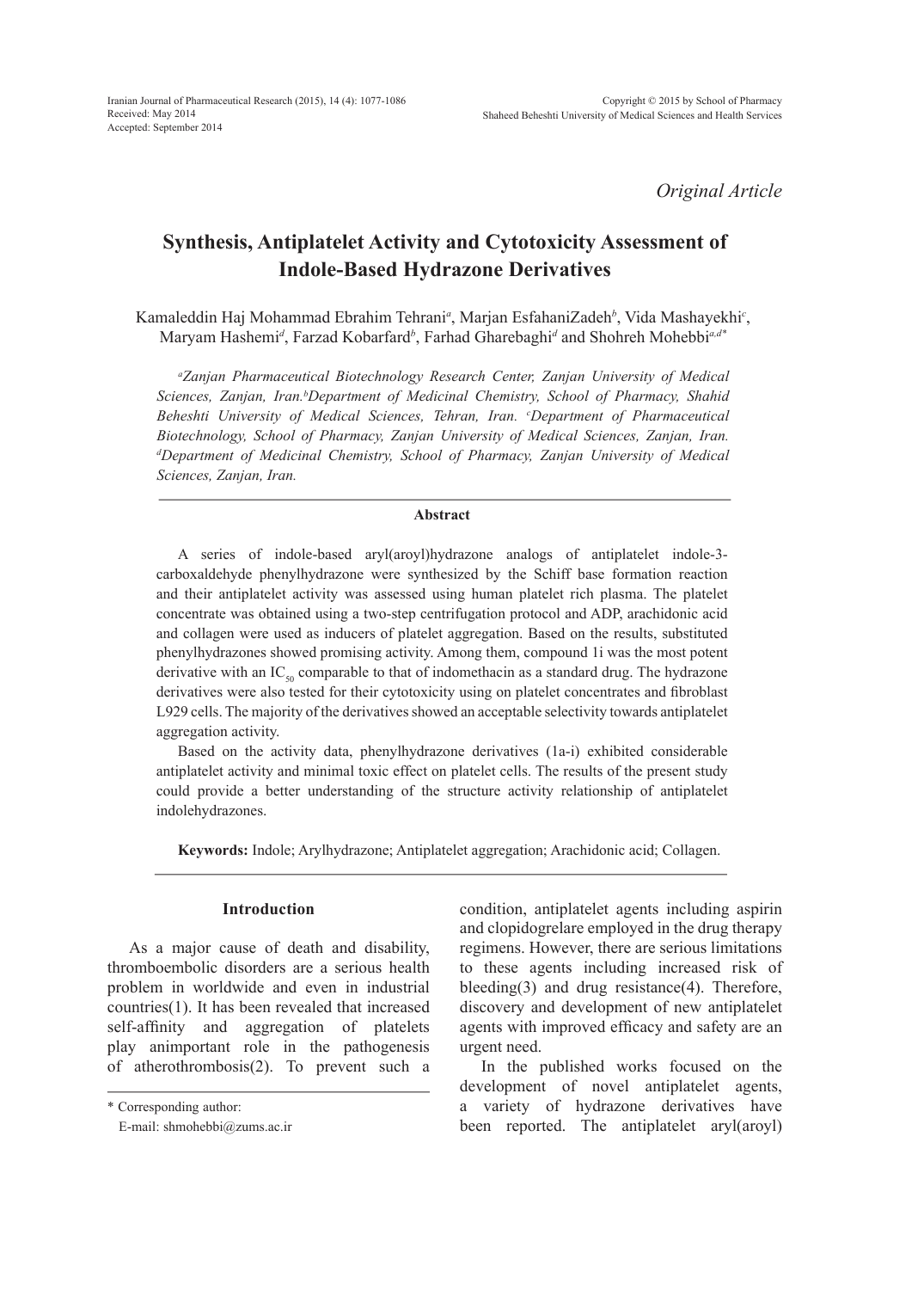

**Figure 1.**The antiplatelet indole-3-carboxaldehyde phenylhydrazone.

hydrazones of aromatic aldehydes and methyl ketones reported by Coquelet *et al*.(5) and diverse groups of hydrazones including arylsulfonateacylhydrazones(6), phenothiazine-1-acylhydrazones(7)*N*-substituted-phenyl-1,2,3-triazole-4-acylhydrazones(8) and pyrazolylhydrazones(9) are some examples of hydrazone derivatives with potent antiplatelet aggregation activities.

Based on the above mentioned reports, we have investigated the antiplatelet activity of some novel indole and hydrazone derivatives(10,11, 12). Focused on the bioscreening of hydrazone derivatives of aromatic aldehydes, we found some arylhydrazones of electron rich heteroaromatic aldehydes as the most potent derivatives among the studied compounds. Of the most potent derivatives, indole-3-carboxaldehyde phenylhydrazone exhibited excellent inhibition of platelet aggregation induced by arachidonic acid (IC<sub>50</sub> = 10 µM, Figure 1). This compound has a relatively small molecular weight (235.28) and an optimal choice to be considered as lead compound.

Therefore, in the present study,in order to better understand the structure-activity relationship of indole-based hydrazones and also to discover new derivatives with improved antiplatelet activity, we synthesized some new hydrazone derivatives of indole-3carboxaldehyde and assessed their inhibitory activity against arachidonic acid-, ADPand collagen-induced platelet aggregation. As shown in figure 2, the derivatives have been divided in 3 subgroups including arylhydrazones of indole-3-carboxaldehyde (1a-i), aroylhydrazones of indole-3 carboxaldehyde (2a-g) and aroylhydrazones of 5-chloroindole-3-carboxaldehyde (3a-g). Different substitutions have been made on the aromatic ring to evaluate the relationship between different physicochemical parameters and the observed bioactivities.

In addition to antiplatelet activity, the synthesized derivatives were evaluated for their potential toxicity on a normal cell line (L929) and on platelet itself (platelet membrane leakage assay).

### **Experimental**

### *Materials and Methods*

Melting points were measured by an Electrothermal 9200 apparatus and were uncorrected. The 1 H-NMR spectra were measured by a 400 MHz BrukerAvance DRX spectrometer in  $d_6$ -DMSO and TMS was used as an internal standard. The infrared spectra were obtained by a Bruker Tensor27ATR-FTIR spectrophotometer and samples were directly



**Figure 2.**General structure of the synthesized derivatives.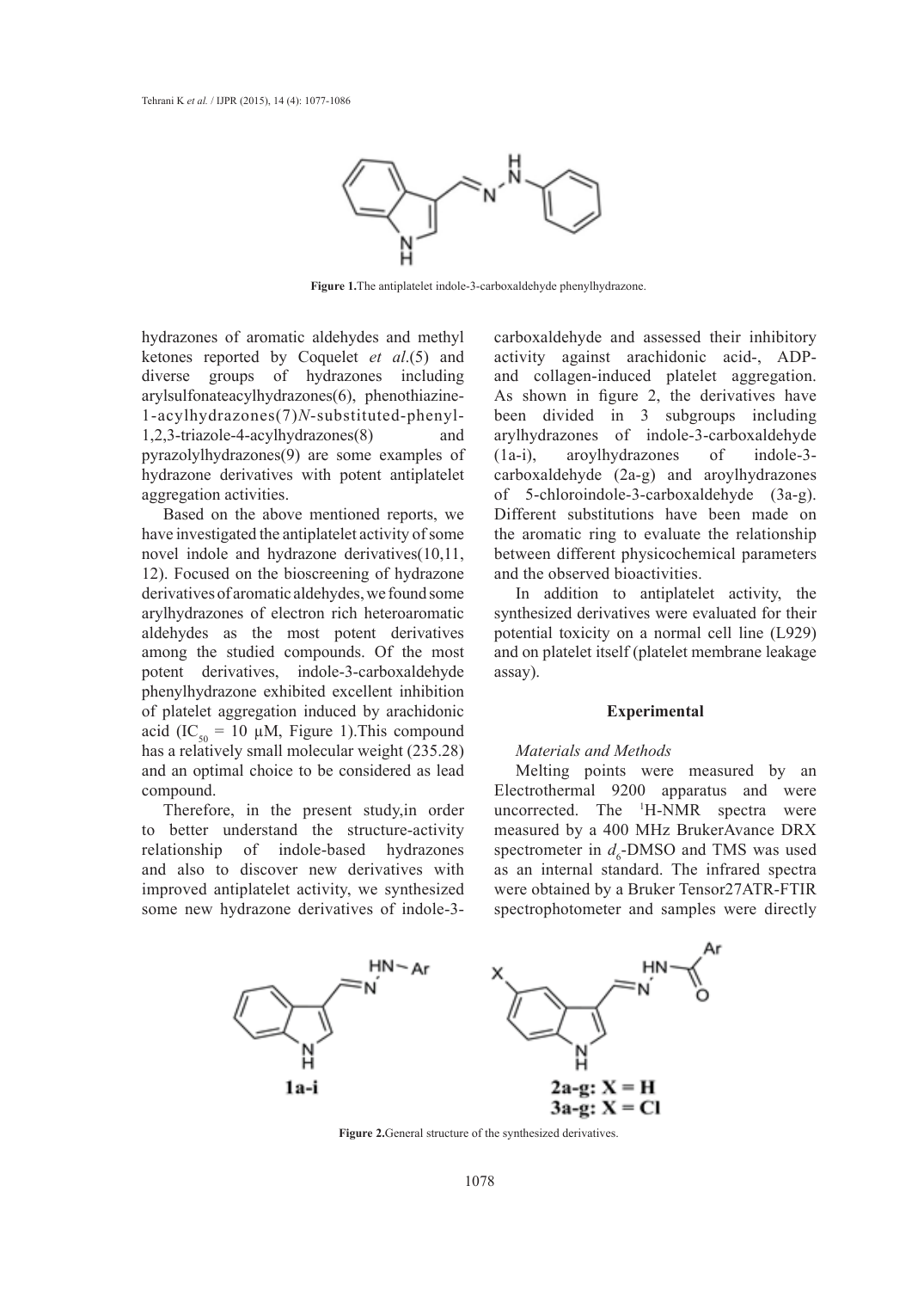used without the addition of KBr. ESI-MS spectra were obtained by Agilent 6410 Triple Quad LC/MS. The derivatives were analyzed for C, H, N by a Costech model 4010 and the obtained values were in agreement with the proposed structures within  $\pm 0.4\%$  of the theoretical values.The synthesis and spectral characterization of compounds 1a(11), 1b, 1e,  $1f(13)$ ,  $3a(14)$  and  $3c(15)$  are available in the literature.Calculation of the global physicochemical parameters including ClogP, polarizability (P), refractivity (R), surface area (SA) and molecular volume (V) were performed using Hyperchem 8.0 software.

### *General procedure for the synthesis of hydrazone derivatives*

(5-Chloro)Indole-3-carboxaldehyde and appropriate arylhydrazines/aroylhydrazides (1 mmol of each) were added to a mixture of ethanol (96%, 10 mL) and glacial acetic acid (8 drops). The resulting mixture was heated under reflux and the reaction progress was monitored by thin layer chromatography. The mixture was then cooled to room temperature. The precipitate was filtered, washed with *n*-hexane and dried in the open air to afford the final derivatives.

*Indole-3-carboxaldehyde 2-chlorophenylhydrazone (1c)*

Yield 69%, m.p. 150-153 °C. <sup>1</sup>HNMR (400 MHz, DMSO- $d_6$ ) *δ*: 6.72 (dt,  $J = 8.0$  Hz,  $J = 1.6$ ) Hz, 1H, Ar H), 7.14-7.21 (m, 2H, indole  $C_{56}$ -H), 7.29 (m, 2H, Ar H), 7.42 (dd, *J* = 6.8 Hz, *J* = 2.0 Hz, 1H, indole  $C_7$ -H), 7.54 (d, J = 7.6 Hz, 1H, Ar H), 7.65 (d,  $J = 2.8$  Hz, 1H, indole C<sub>2</sub>-H), 8.23 (d,  $J = 7.6$  Hz, 1H, indole C<sub>4</sub>-H), 8.49 (s, 1H, imine H), 9.37 and 11.41 (each s, 1H, NH); IR (cm-1 ): 3344, 1597, 1438, 1240, 736. ESI-MS *m/z*: 270, 272 (M + H<sup>+</sup>). Anal.Calcd for  $C_{15}H_{12}CIN_3$ : C, 66.79; H, 4.48; N, 15.58. Found: C, 66.67; H, 4.47; N, 15.60.

*Indole-3-carboxaldehyde 3-chlorophenylhydrazone (1d)*

Yield 77%, m.p. 211-214 °C. <sup>1</sup>HNMR (400 **MHz**, **DMSO**- $d_6$ ) $\delta$ : 6.67 (d, *J* = 8.00 Hz, 1H, Ar  $C_{6}$ -H), 6.94 (d, *J* = 8.4 Hz, 1H, Ar  $C_{4}$ -H), 7.01 (s, 1H, Ar C<sub>2</sub>-H), 7.14-7.23 (m, 3H, indole C<sub>5,6</sub>-H + Ar C<sub>5</sub>-H), 7.42 (d,  $J = 7.6$  Hz, 1H, indole C<sub>7</sub>-H),

7.66 (d,  $J = 2.4$  Hz, 1H, indole C<sub>2</sub>-H), 8.12 (s, 1H, imine H), 8.18 (d, *J* = 7.6 Hz, 1H, indole  $C_4$ -H), 10.04 and 11.37 (each s, 1H, NH); IR (cm-1): 3415, 1589, 1530, 1426, 1083, 750, 682. ESI-MS  $m/z$ : 270, 272 (M + H<sup>+</sup>). Anal.Calcd for  $C_{15}H_{12}CN_3$ : C, 66.79; H, 4.48; N, 15.58. Found: C, 66.68; H, 4.48; N, 15.57.

# *Indole-3-carboxaldehyde 2-methylphenylhydrazone (1g)*

Yield 83%, m.p. 176-178°C.<sup>1</sup>HNMR (400 **MHz**, **DMSO**- $d_δ$ ) $δ$ : 2.20 (s, 3H, CH<sub>3</sub>), 6.64 (t, *J* = 7.2 Hz, 1H, Ar H), 7.02 (d, *J* = 7.2 Hz, 1H, Ar H), 7.12-7.19 (m, 3H, indole  $C_{56}$ -H + Ar H), 7.42 (m, 2H, indole C<sub>7</sub>-H + Ar H), 7.62 (d,  $J =$ 2.4 Hz, 1H, indole C<sub>2</sub>-H), 8.24 (d,  $J = 6.8$  Hz, 1H, indole  $C_4$ -H), 8.37 (s, 1H, imine H), 8.99 and 11.33 (each s, 1H, NH); IR (cm-1): 3242, 1601, 1531, 1242, 1118, 1074. ESI-MS *m/z*: 250 (M + H<sup>+</sup>). Anal.Calcd for  $C_{16}H_{15}N_{3}$ : C, 77.08; H, 6.06; N, 16.85. Found: C, 77.17; H, 6.05; N, 16.87.

*Indole-3-carboxaldehyde 4-methylphenylhydrazone (1h)*

Yield 89%, m.p. 228-231 °C. <sup>1</sup>HNMR (400 MHz, DMSO-*d<sub>6</sub>*) $\delta$ : 2.20 (s, 3H, CH<sub>3</sub>), 6.93 (d,  $J = 8.2$  Hz, 2H, Ar C<sub>3,5</sub>-H), 7.02 (d,  $J = 8.2$  Hz, 2H, Ar C<sub>26</sub>-H), 7.11-7.18 (m, 2H, indole C<sub>56</sub>-H), 7.39 (d, J = 7.2 Hz, 1H, indole C<sub>7</sub>-H), 7.59 (d, J = 2.4 Hz, 1H, indole  $C_2$ -H), 8.07 (s, 1H, imine H), 8.22 (d,  $J = 7.2$  Hz, 1H, indole C<sub>4</sub>-H), 9.65 and 11.27 (each s, 1H, NH); IR (cm-1): 3296, 1608, 1242, 1079, 809, 751. ESI-MS *m/z*: 250 (M + H<sup>+</sup>). Anal.Calcd for  $C_{16}H_{15}N_3$ : C, 77.08; H, 6.06; N, 16.85. Found: C, 77.15; H, 6.06; N, 16.82.

*Indole-3-carboxaldehyde 4-methoxyphenylhydrazone (1i)*

Yield 75%, m.p. 200-203 °C. <sup>1</sup>HNMR (400 MHz, DMSO-*d<sub>6</sub>*) $\delta$ :3.68 (s, 3H, OCH<sub>3</sub>), 6.86 (d,  $J = 8.4$  Hz, 2H, Ar C<sub>3,5</sub>-H), 6.96 (d,  $J = 8.4$  Hz, 2H, Ar C<sub>2,6</sub>-H), 7.10-7.18 (m, 2H, indole C<sub>5,6</sub>-H), 7.39 (d,  $J = 6.8$  Hz, 1H, indole C<sub>7</sub>-H), 7.57 (d, J  $= 2.8$  Hz, 1H, indole C<sub>2</sub>-H), 8.06 (s, 1H, imine H), 8.23 (d,  $J = 7.2$  Hz, 1H, indole C<sub>4</sub>-H), 9.53 and 11.26 (each s, 1H, NH); IR (cm<sup>-1</sup>): 3285, 1610, 1511, 1441, 1240, 822. ESI-MS *m/z*: 266  $(M + H<sup>+</sup>)$ . Anal.Calcd for C<sub>16</sub>H<sub>15</sub>N<sub>3</sub>O: C, 72.43; H, 5.70; N, 15.84. Found: C, 72.31; H, 5.68; N, 15.89.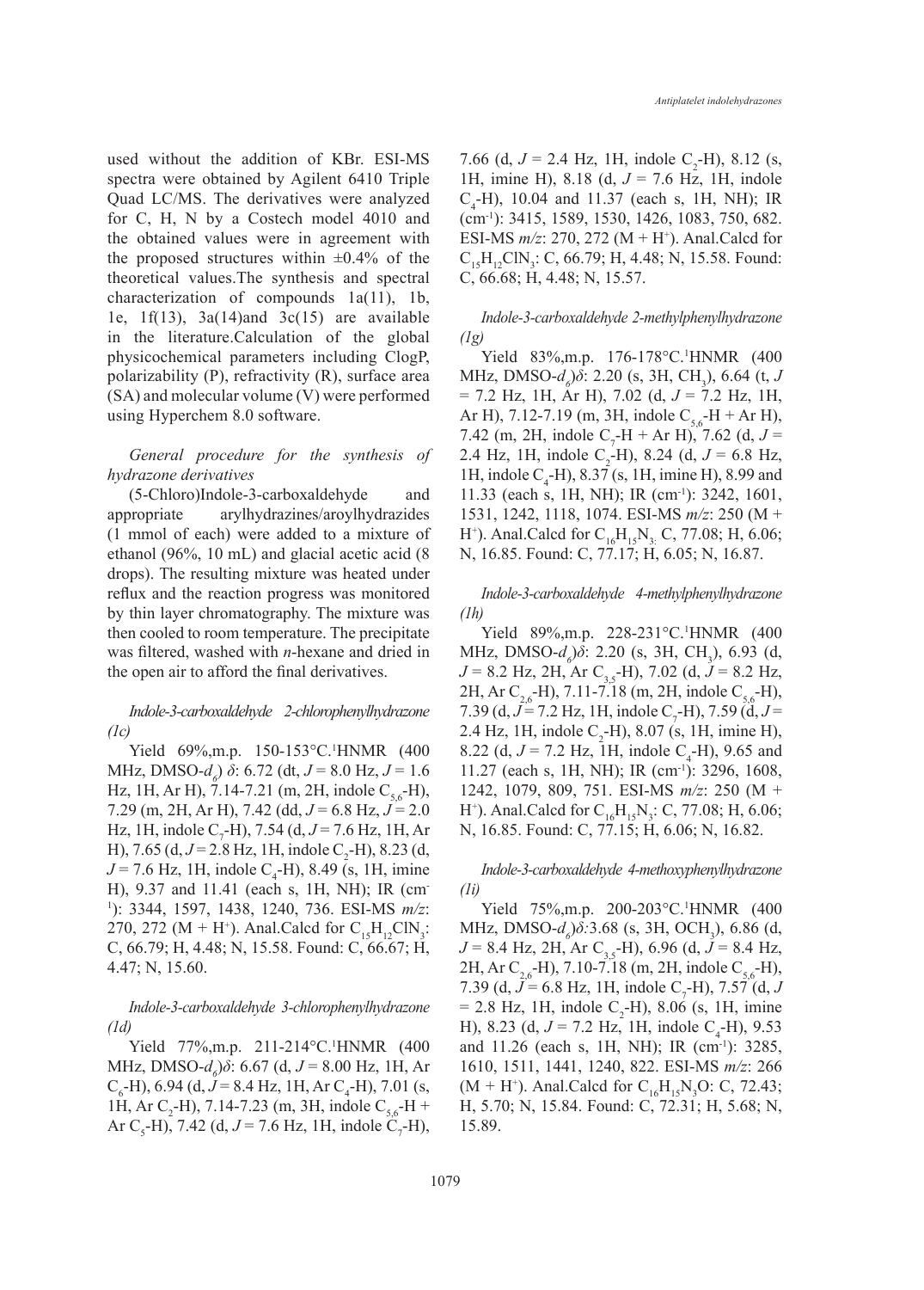*Indole-3-carboxaldehyde benzoylhydrazone (2a)*

Yield 90%,m.p. 238-241°C.<sup>1</sup>HNMR (400 MHz, DMSO-*d<sub>6</sub>*)δ: 7.13-7.22 (m, 2H, indole  $C_{5,6}$ -H), 7.43 (d,  $J = 7.6$  Hz, 1H, indole C<sub>7</sub>-H), 7.49-7.58 (m, 3H, Ar  $C_{3.45}$ -H), 7.81 (s, 1H, indole C<sub>2</sub>-H), 7.91 (d,  $J = 7.2$  Hz, 2H, Ar C<sub>2,6</sub>-H), 8.29 (d,  $J = 7.6$  Hz, 1H, indole C<sub>4</sub>-H), 8.61 (s, 1H, imine H), 11.49 and 11.56 (each s, 1H, NH); IR (cm-1): 3209, 1603, 1575, 1443, 720. ESI-MS  $m/z$ : 264 (M + H<sup>+</sup>). Anal.Calcd for C<sub>16</sub>H<sub>13</sub>N<sub>3</sub>O: C, 72.99; H, 4.98; N, 15.96. Found: C, 73.06; H, 4.98; N, 15.92.

*Indole-3-carboxaldehyde 3-chlorobenzoylhydrazone (2b)*

Yield 78%, m.p. 215-218 °C. <sup>1</sup>HNMR (400 **MHz**, DMSO-*d<sub>6</sub>*) $\delta$ :7.13-7.22 (m, 2H, indole  $C_{5,6}$ -H), 7.43 (d,  $J = 8.0$  Hz, 1H, indole C<sub>7</sub>-H), 7.56 (t,  $J = 8.0$  Hz, 1H, Ar C<sub>5</sub>-H), 7.64 (d,  $J = 8.4$ ) Hz, 1H, Ar H), 7.83 (s, 1H, indole  $C_2$ -H), 7.88  $(d, J = 8.4 \text{ Hz}, 1\text{H}, \text{Ar H}), 7.96 \text{ (s, 1H, Ar C}_2\text{-H}),$  $8.28$  (d,  $J = 7.6$  Hz, 1H, indole C<sub>4</sub>-H), 8.60 (s, 1H, imine H), 11.52 and 11.59 (each s, 1H, NH); IR (cm-1): 3259, 1603, 1357, 879, 680. ESI-MS *m/z:* 298, 300 (M + H<sup>+</sup>). Anal.Calcd for  $C_{16}H_{12}CN_3O$ : C, 64.54; H, 4.06; N, 14.11. Found: C, 64.45; H, 4.07; N, 14.13.

*I n d o l e - 3 - c a r b o x a l d e h y d e 4-chlorobenzoylhydrazone (2c)*

Yield 86%, m.p. 230-233°C'HNMR (400 MHz, DMSO-*d<sub>6</sub>*) $\delta$ :7.12-7.21 (m, 2H, indole  $C_{5,6}$ -H), 7.43 (d,  $J = 8.0$  Hz, 1H, indole C<sub>7</sub>-H), 7.59 (d, *J* = 8.4 Hz, 2H, Ar H), 7.82 (s, 1H, indole C<sub>2</sub>-H), 7.94 (d,  $J = 8.4$  Hz, 2H, Ar H), 8.28  $(d, J = 8.0 \text{ Hz}, 1\text{H}, \text{ indole } C_4\text{-H}, 8.60 \text{ (s, 1H},$ imine H), 11.56 (s, 2H, NH); IR (cm<sup>-1</sup>): 3341, 1617, 1595, 1354, 1097, 843. ESI-MS *m/z*: 298, 300 (M + H<sup>+</sup>). Anal.Calcd for  $C_{16}H_{12}CIN_3O$ : C, 64.54; H, 4.06; N, 14.11. Found: C, 64.40; H, 4.07; N, 14.16.

*Indole-3-carboxaldehyde 4-nitrobenzoylhydrazone (2d)*

Yield 71%, m.p. 250-253 °C. <sup>1</sup>HNMR (400 MHz, DMSO-*d<sub>6</sub>*) $\delta$ :7.14-7.23 (m, 2H, indole  $C_{5,6}$ -H), 7.44 (d,  $J = 7.6$  Hz, 1H, indole C<sub>7</sub>-H), 7.86 (s, 1H, indole C<sub>2</sub>-H), 8.15 (d,  $J = 8.8$  Hz, 2H, Ar C<sub>35</sub>-H), 8.29 (d,  $J = 7.6$  Hz, 1H, indole

 $C_4$ -H), 8.36 (d,  $J = 8.8$  Hz, 2H, Ar  $C_{2,6}$ -H), 8.63 (s, 1H, imine H), 11.62 and 11.79 (each s, 1H, NH); IR (cm<sup>-1</sup>): 3336, 1639, 15595, 1350, 744. ESI-MS  $m/z$ : 309 (M + H<sup>+</sup>). Anal.Calcd for  $C_{16}H_{12}N_4O_3$ : C, 62.33; H, 3.92; N, 18.17. Found: C, 63.41; H, 3.92; N, 18.11.

*Indole-3-carboxaldehyde 3-methylbenzoylhydrazone (2e)*

Yield 74%, m.p. 212-214 °C. <sup>1</sup>HNMR (400 MHz, DMSO-*d<sub>6</sub>*) $\delta$ : 2.39 (s, 3H, CH<sub>3</sub>), 7.14-7.20 (m, 2H, indole  $C_{5.6}$ -H), 7.38-7.44 (m, 3H, Ar  $C_{4,5}$ -H + indole  $C_7$ -H), 7.70 (d,  $J = 6.8$  Hz, 1H, Ar C<sub>6</sub>-H), 7.72 (s, 1H, Ar C<sub>2</sub>-H), 7.80 (s, 1H, indole  $C_2$ -H), 8.29 (d,  $J = 7.6$  Hz, 1H, indole  $C_4$ -H), 8.60 (s, 1H, imine H), 11.44 and 11.56 (each s, 1H, NH); IR (cm-1): 3205, 1600, 1575, 708. ESI-MS  $m/z$ : 278 (M + H<sup>+</sup>). Anal.Calcd for  $C_{17}H_{15}N_3O$ : C, 73.63; H, 5.45; N, 15.15. Found: C, 73.52; H, 5.44; N, 15.14.

*Indole-3-carboxaldehyde 4-methylbenzoylhydrazone (2f)*

Yield  $88\%, m.p. > 270\degree C$ .<sup>1</sup>HNMR (400 MHz,  $DMSO-d<sub>6</sub>)\delta$ :2.37 (s, 3H, CH<sub>3</sub>), 7.12-7.21 (m, 2H, indole C<sub>56</sub>-H), 7.31 (d,  $J = 8.0$  Hz, 2H, Ar  $C_{2,6}$ -H), 7.43 (d,  $J = 8.0$  Hz, 1H, indole C<sub>7</sub>-H), 7.79 (s, 1H, indole C<sub>2</sub>-H), 7.83 (d,  $J = 8.0$  Hz, 2H, Ar C<sub>3,5</sub>-H), 8.29 (d,  $J = 7.6$  Hz, 1H, indole  $C_4$ -H), 8.61 (s, 1H, imine H), 11.42 and 11.55 (each s, 1H, NH); IR (cm<sup>-1</sup>): 3331, 1618, 1597, 1302, 837, 752. ESI-MS *m/z*: 278 (M + H+ ). Anal.Calcd for  $C_{17}H_{15}N_3O$ : C, 73.63; H, 5.45; N, 15.15. Found: C, 73.70; H, 5.47; N, 15.12.

# *5 - C h l o ro i n d o l e - 3 - c a r b o x a l d e h y d e 3-chlorobenzoylhydrazone (3b)*

Yield 71%, m.p. 230-233°C'HNMR (400  $MHz$ ,  $DMSO-d_0\delta$ :7.22 (d,  $J = 8.4$  Hz,  $J = 2.4$ Hz, 1H, indole C<sub>6</sub>-H), 7.46 (d,  $J = 8.4$  Hz, 1H, indole C<sub>7</sub>-H), 7.56 (t,  $J = 8.0$  Hz, 1H, Ar C<sub>5</sub>-H), 7.64 (d,  $J = 8.0$  Hz, 1H, Ar C<sub>4</sub>-H), 7.88 (d,  $J =$ 8.0 Hz, 1H, Ar  $C_6$ -H), 7.92 (s, 1H, indole  $C_2$ -H), 7.96 (s, 1H, Ar C<sub>2</sub>-H), 8.30 (d,  $J = 2.4$  Hz, 1H, indole  $C_4$ -H), 8.58 (s, 1H, imine H), 11.66 and 11.77 (each s, 1H, NH); IR (cm-1): 3322, 1625, 1602, 1357, 785. ESI-MS *m/z:* 332, 334, 336 (M + H<sup>+</sup>). Anal.Calcd for  $C_{16}H_{11}Cl_2N_3O$ : C, 57.85; H, 3.34; N, 12.65. Found: C, 57.70; H, 3.35; N, 12.62.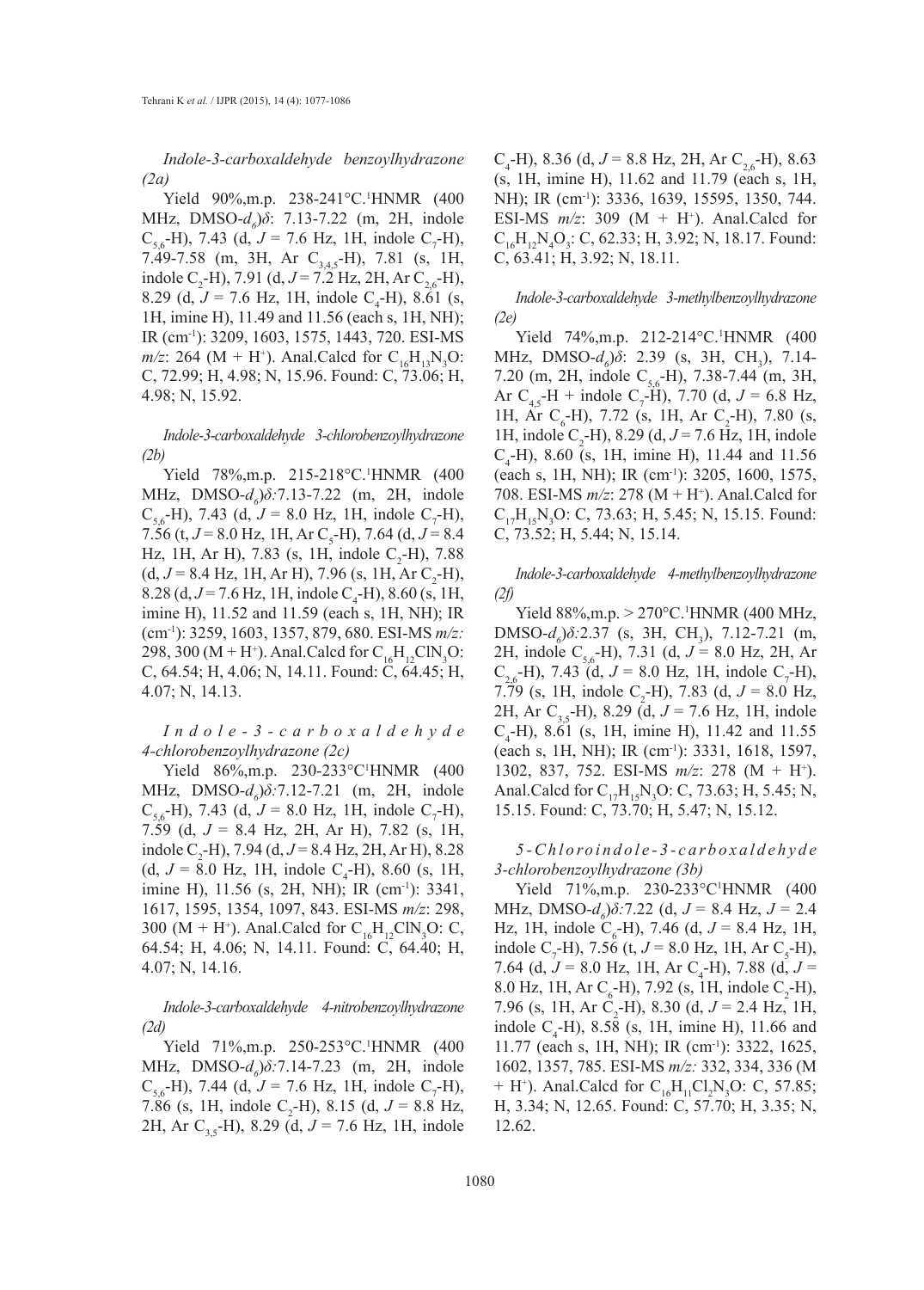*5 - C h l o ro i n d o l e - 3 - c a r b o x a l d e h y d e 4-nitrobenzoylhydrazone (3d)*

Yield 66%,m.p. > 270°C.<sup>1</sup>HNMR (400 MHz,  $DMSO-d<sub>δ</sub>$ ) $δ$ : 7.22 (dd,  $J = 8.4$  Hz,  $J = 2.0$  Hz, 1H, indole  $C_6$ -H), 7.47 (d,  $J = 8.4$  Hz, 1H, indole  $C_7$ -H), 7.95 (s, 1H, indole  $C_2$ -H), 8.15 (d, J = 8.4 Hz, 2H, Ar C<sub>3,5</sub>-H), 8.31 (d,  $J = 2.0$  Hz, 1H, indole C<sub>4</sub>-H), 8.37 (d,  $J = 8.4$  Hz, 2H, Ar C<sub>2,6</sub>-H), 8.61 (s, 1H, imine H), 11.83 (s, 2H, NH); IR (cm-1 ): 3396, 1662, 1518, 1345, 1107. ESI-MS *m/z:* 343, 345 (M + H<sup>+</sup>). Anal. Calcd for  $C_{16}H_{11}CIN_4O_3$ : C, 56.07; H, 3.23; N, 16.35. Found: C, 56.13; H, 3.23; N, 16.34.

# *5 - C h l o ro i n d o l e - 3 - c a r b o x a l d e h y d e 3-methylbenzoylhydrazone (3e)*

Yield 69%, m.p. 226-228 °C. <sup>1</sup>HNMR (400 MHz, DMSO-*d<sub>6</sub>*) $\delta$ : 2.39 (s, 3H, CH<sub>3</sub>), 7.21 (dd,  $J = 8.8$  Hz,  $J = 2.0$  Hz, 1H, indole C<sub>6</sub>-H), 7.39  $(m, 2H, ArH), 7.46$  (d,  $J = 8.8$  Hz, 1H, indole C<sub>7</sub>-H), 7.71 (m, 2H, Ar H), 7.89 (s, 1H, indole  $C_2$ -H), 8.31 (d,  $J = 2.0$  Hz, 1H, indole C<sub>4</sub>-H), 8.59 (s, 1H, imine H), 11.52 and 11.75 (each s, 1H, NH); IR (cm<sup>-1</sup>): 3321, 1622, 1601, 1657, 798. ESI-MS  $m/z$ : 312, 314 (M + H<sup>+</sup>). Anal.Calcd for  $C_{17}H_{14}CIN_3O$ : C, 65.49; H, 4.53; N, 13.48. Found: C, 65.57; H, 4.54; N, 13.46.

# *5 - C h l o ro i n d o l e - 3 - c a r b o x a l d e h y d e 4-methylbenzoylhydrazone (3f)*

Yield 59%, m.p. 244°C (dec.).<sup>1</sup>HNMR (400 MHz, DMSO-*d<sub>6</sub>*) $\delta$ :2.38 (s, 3H, CH<sub>3</sub>), 7.21 (d,  $J = 8.8$  Hz,  $J = 1.6$  Hz, 1H, indole C<sub>6</sub>-H), 7.32 (d,  $J = 8.0$  Hz, 2H, Ar C<sub>3,5</sub>-H), 7.46 (d,  $J = 8.8$ ) Hz, 1H, indole C<sub>7</sub>-H), 7.82 (d,  $J = 8.0$  Hz, 2H, Ar  $C_{2,6}$ -H), 7.89 (s, 1H, indole C<sub>2</sub>-H), 8.31 (d, J  $= 1.6$  Hz, 1H, indole C<sub>4</sub>-H), 8.59 (s, 1H, imine H), 11.49 and 11.74 (each s, 1H, NH); IR (cm-1): 3177, 1630, 1610, 1384, 1103, 891. ESI-MS *m/z*: 312, 314 (M + H<sup>+</sup>). Anal.Calcd for  $C_{17}H_{14}CIN_3O$ : C, 65.49; H, 4.53; N, 13.48. Found: C, 65.55; H, 4.54; N, 13.43.

# *5 - C h l o ro i n d o l e - 3 - c a r b o x a l d e h y d e isonicotinoylhydrazone (3g)*

Yield  $73\%, m.p. > 270\degree C$ .<sup>1</sup>HNMR (400  $MHz$ ,  $DMSO-d_6$ ) $\delta$ :7.22 (dd,  $J = 8.8$  Hz,  $J = 2.0$ Hz, 1H, indole  $C_6$ -H), 7.47 (d,  $J = 8.8$  Hz, 1H, indole C<sub>7</sub>-H), 7.82 (d,  $J = 6.0$  Hz, 2H, pyridine  $C_{2,6}$ -H), 7.94 (s, 1H, indole C<sub>2</sub>-H), 8.30 (d, J =

2.0 Hz, 1H, indole  $C_4$ -H), 8.60 (s, 1H, imine H), 8.77 (d,  $J = 6.0$  Hz, 2H, pyridine C<sub>3.5</sub>-H), 11.79 (s, 2H, NH); IR (cm-1): 1661, 1412, 1127, 889, 782, 749. ESI-MS *m/z*: 299, 301 (M + H<sup>+</sup>). Anal.Calcd for  $C_{15}H_{11}CIN_4O$ : C, 60.31; H, 3.71; N, 18.76. Found: C, 60.20; H, 3.70; N, 18.81.

# *In-vitro evaluation of antiplatelet aggregation activity*

The *In-vitro* antiplatelet activity of the derivatives was evaluated using human platelet rich plasma (PRP)on an APACT 4004 aggregometerby Born's reported turbidimetric method(16). ADP (5  $\mu$ M), arachidonic acid  $(1.25 \text{ mg/mL})$  and collagen  $(5 \mu M)$  were used as inducers of platelet aggregation.  $IC_{50}$  was defined as the concentration of the test compound that inhibits the platelet aggregation by 50%. The detailed procedure has been described in our previous works(11,12,17).

### *Cytotoxicity assay*

The synthesized derivatives were assayed for their toxicity on Fibroblast L929 cell line by MTT  $[3-(4,5-dimethylthiazol-2-yl-2,5-dimethylthiazol-2-yl-2,5-dimethylthiazol-2-yl-2,5-dimethylthiazol-2-yl-2,5-dimethylthiazol-2-yl-2,5-dimethylthiazol-2-yl-2,5-dimethylthiazol-2-yl-2,5-dimethylthiazol-2-yl-2,5-dimethylthiazol-2-yl-2,5-dimethylthiazol-2-yl-2,5-dimethylthiazol-2-yl-2,5-dimethylthiazol-2-yl-2,5-dimethylthiazol-2-yl-2,5-dimethylthiazol-2-yl-2,5-dimethylthiazol-2-yl$ tetrazolium bromide)] method. The compounds were initially screened at 100 µM concentration and  $IC_{50}$  was calculated for those showing more than 50% toxicity. The detailed procedure has been described in our previous work(18).

# *Platelet lactate dehydrogenase (LDH) assay*

The assay was performed according to the previously reported procedures(19). Briefly, PRP samples  $(200 \mu L)$  were incubated with test solutions (1 µL, final concentration of 100  $\mu$ M) for 30 min. The samples were then centrifugatedat 11000 rpm for 5 min and the supernatant was separated. The activity of lactate dehydrogenase was evaluated using the supernatant with an LDH assay kit (Pishtazteb, Iran) following the instructions provided by the manufacturer. DMSO and 1% Triton X-100 were used as vehicle and positive control respectively. The data was expressed as the proportion of released LDH following exposure to test compounds to the total LDH content measured by the addition of 1% Triton X-100.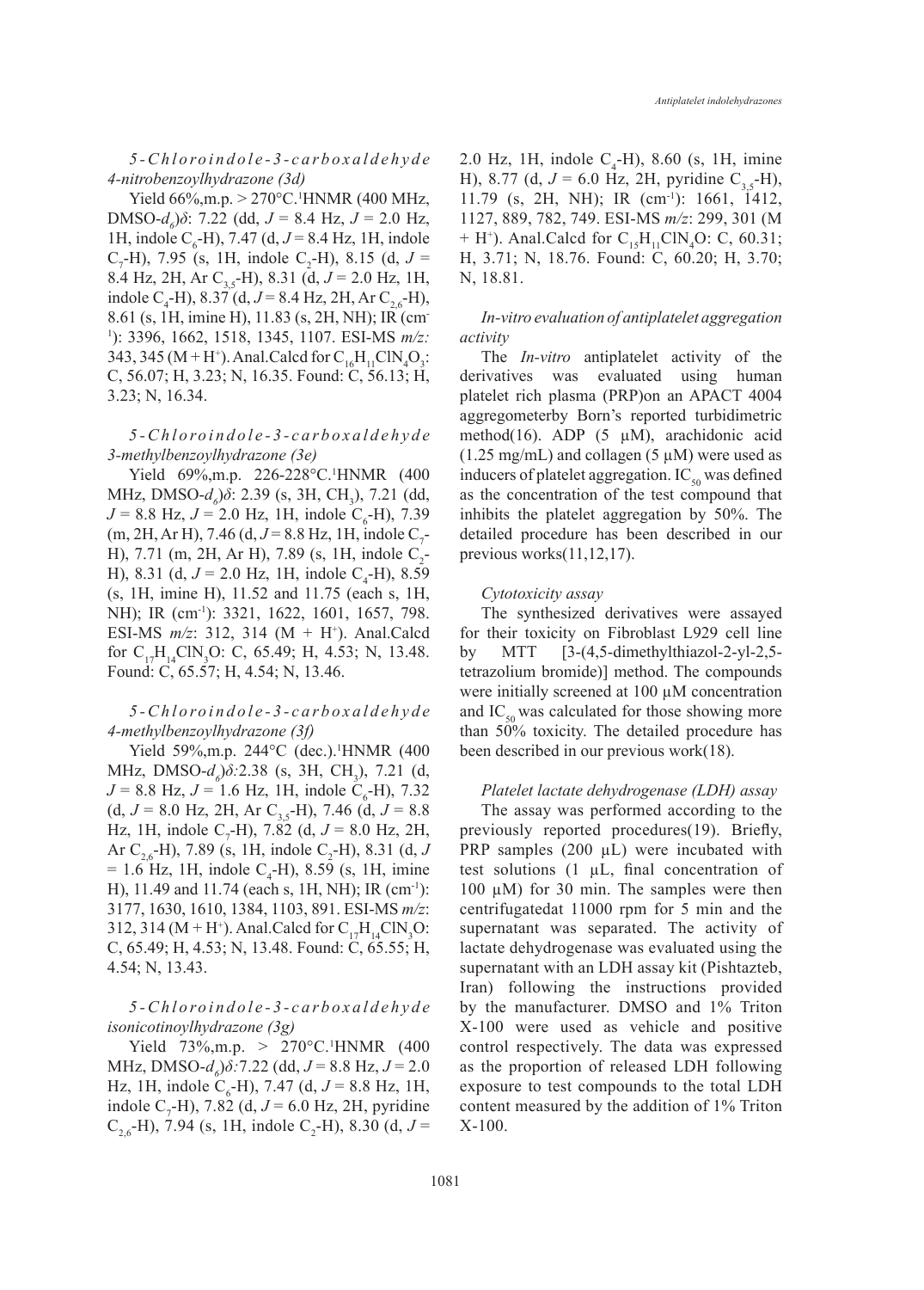

**Scheme 1.**Synthetic route to the hydrazone derivatives; reagents and conditions: (*i*) arylhydrazines, ethanol, glacial acetic acid, reflux; (*ii*) aroylhydrazides, ethanol, glacial acetic acid, reflux.

#### **Results and Discussion**

### *Chemistry*

As disclosed in scheme 1, the final hydrazones were prepared by a single step procedure. To this end, (5-chloro)indole-3-carboxaldehyde was reacted to different arylhydrazines (compounds 1a-i) or aroylhydrazides (compounds 2a-g and 3a-g). The reactions were performed in ethanol using catalytic amounts of glacial acetic acid. Notably, the aroylhydrazides were purchased from the commercial suppliers or otherwise synthesized from their starting benzoic acids following the previously reported methods(20). Following the typical procedure (as described in the experimental section) the final hydrazone derivatives were prepared in good yields with excellent analytical purity as confirmed by thin layer chromatography and CHN elemental analysis.

The spectral data were in complete agreement with the structure of the derivatives. In the 1 H-NMR spectra, the hydrogens of the indole and 5-chloroindole nucleus resonated by a characteristic pattern. In compounds 1a-i and 2a-gindolehydrogensappeared as a set of multiplet in 7.10-7.25 ppm (assigned to indole H-5 and H-6), two sets of doublets at  $\sim$  7.46 ppm and  $\sim$  8.30 ppm (assigned to indole H-7 and H-4) and a singlet at 7.8-8.0 ppm (assigned to indole H-2). In compounds 3a-g, two singlets at7.8-8.0 ppm and  $\sim$  8.30 ppm and two sets of doublets at  $\sim$ 7.21 ppm and  $\sim$  7.46 ppm were the characteristic

picks for 5-chloroindole nucleus. The aromatic hydrogens on the aryl (aroyl)hydrazone moiety were readily distinguishable in the 1 H-NMR spectra of the derivatives according to their multiplicity patterns. Analysis of the molecular mass of the derivatives was performed by ESI-MS and molecular ions of the compounds were observed as adducts of hydrogen and/or sodium.

### *Biological activity*

The antiplatelet activity of the derivatives has been disclosed in table 1. All the compounds were evaluated for their *In-vitro* antiplatelet activity using arachidonic acid (AA), ADP and collagen as inducers of platelet aggregation. At the first view, it could be noted that the arylhydrazone derivatives 1a-i showed considerable activity against AA- and collagen-induced platelet aggregation and showed no activity when ADP was used as aggregation inducer. However, aroylhydrazones 2a-g and 3a-gwere completely inactive. It should be considered that Hydrazones contain two connected nitrogen atoms of different nature and a C-N double bond that is conjugated with a lone electron pair of the terminal nitrogen atom. These structural fragments are mainly responsible for the physical and chemical properties of hydrazones. Both nitrogen atoms of the hydrazine group are nucleophilic, although the amino type nitrogen is most reactive. Despite the high structural similarity between hydrazones and carbohydrazones, the electronic characteristics of these compounds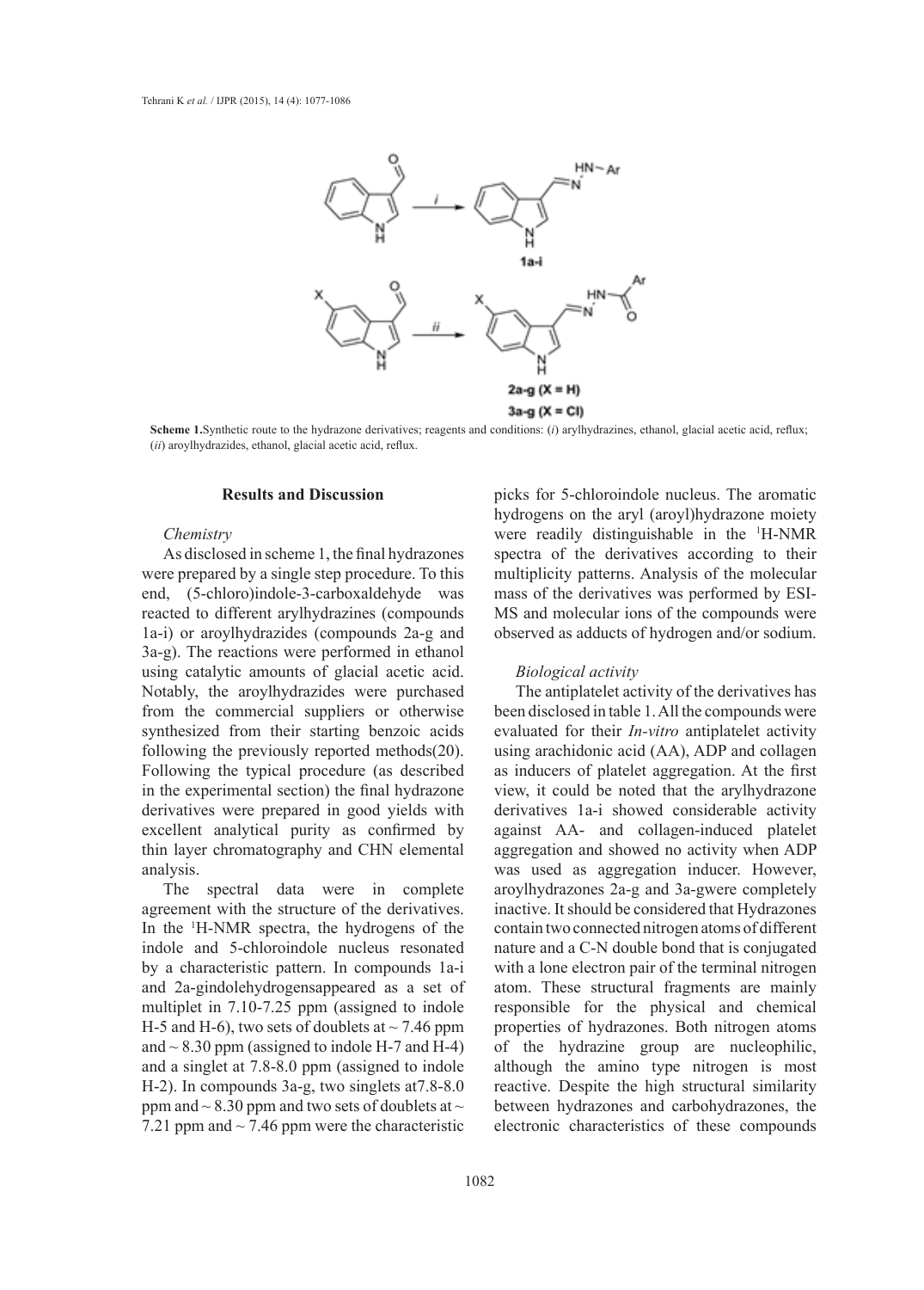**Table 1.** Antiplatelet activity and cytotoxicity of the derivatives.



| <b>Derivative</b> | $\mathbf X$ | Ar              | Antiplatelet aggregation activity, $IC_{s0}(\mu M)$ |                     |          | Cytotoxicity, $IC_{50}$ |
|-------------------|-------------|-----------------|-----------------------------------------------------|---------------------|----------|-------------------------|
|                   |             |                 | AA                                                  | <b>ADP</b>          | Collagen | $(\mu M)^b$             |
| 1a                | L,          | Phenyl          | 10 <sup>a</sup>                                     | $>100^{\rm a}$      | 38.75    | >100                    |
| 1 <sub>b</sub>    |             | 4-fluorophenyl  | 28.8                                                | >100                | >100     | >100                    |
| 1c                |             | 2-chlorophenyl  | 14.6                                                | >100                | 85.56    | 45.88                   |
| 1 <sub>d</sub>    |             | 3-chlorophenyl  | 28.12                                               | >100                | >100     | 33.89                   |
| 1e                |             | 4-chlorophenyl  | 22.54                                               | >100                | 62.54    | 66.66                   |
| 1f                |             | 4-bromophenyl   | 21.2                                                | 100                 | >100     | 59.83                   |
| 1g                |             | 2-methylphenyl  | 56.8                                                | >100                | 75.21    | 85.07                   |
| 1 <sub>h</sub>    |             | 4-methylphenyl  | 57.19                                               | >100                | >100     | >100                    |
| 1i                |             | 4-methoxyphenyl | 7.13                                                | >100                | >100     | 74.54                   |
| 2a                | H           | Phenyl          | >100                                                | >100                | >100     | >100                    |
| 2 <sub>b</sub>    | H           | 3-chlorophenyl  | >100                                                | >100                | >100     | >100                    |
| 2c                | H           | 4-chlorophenyl  | >100                                                | >100                | >100     | >100                    |
| 2d                | H           | 4-nitrophenyl   | >100                                                | >100                | >100     | >100                    |
| 2e                | H           | 3-methylphenyl  | >100                                                | >100                | >100     | >100                    |
| 2f                | H           | 4-methylphenyl  | >100                                                | >100                | >100     | >100                    |
| 2g                | H           | 4-pyridyl       | $>100^{\rm a}$                                      | $>100$ <sup>a</sup> | >100     | >100                    |
| 3a                | Cl          | Phenyl          | >100                                                | >100                | >100     | >100                    |
| 3 <sub>b</sub>    | Cl          | 3-chlorophenyl  | >100                                                | >100                | >100     | 55.45                   |
| 3c                | Cl          | 4-chlorophenyl  | >100                                                | >100                | >100     | 71.32                   |
| 3d                | Cl          | 4-nitrophenyl   | >100                                                | >100                | >100     | >100                    |
| 3e                | Cl          | 3-methylphenyl  | >100                                                | >100                | >100     | 49.59                   |
| 3f                | Cl          | 4-methylphenyl  | >100                                                | >100                | >100     | 62.73                   |
| 3g                | Cl          | 4-pyridyl       | >100                                                | >100                | >100     | >100                    |
| Indometacin       |             |                 | 3.0                                                 | >100                | 1.5      |                         |
| Aspirin           |             |                 | 30.3                                                | >100                | 9.7      |                         |

a Obtained in our previous study (11)

b Assayed against fibroblast L929 cell line after 24 h of exposure.

are quite different: the presence of carbonyl, conjugated with the lone pair of electrons will change the delocalization pattern of electrons on carbohydrazone derivatives.

In carbohydrazones, the amide-type resonance between the nitrogen and carbonyl alters the electron density so that the complexationbehavior of these compounds differ substantially from that of hydrazones. Therefore the striking difference between the biological activities of hydrazine derivatives and their carbohydrazone congeners could be on account of the different electronic interaction of these two group of compounds with their receptors. It is also worth mentioning that the companionship of carbonyl moiety in carbohydrazone derivatives will also change the shape and size of the molecules.

In the arylhydrazone series, halogen and methoxy substituted derivatives exhibited acceptable activity against AA-induced platelet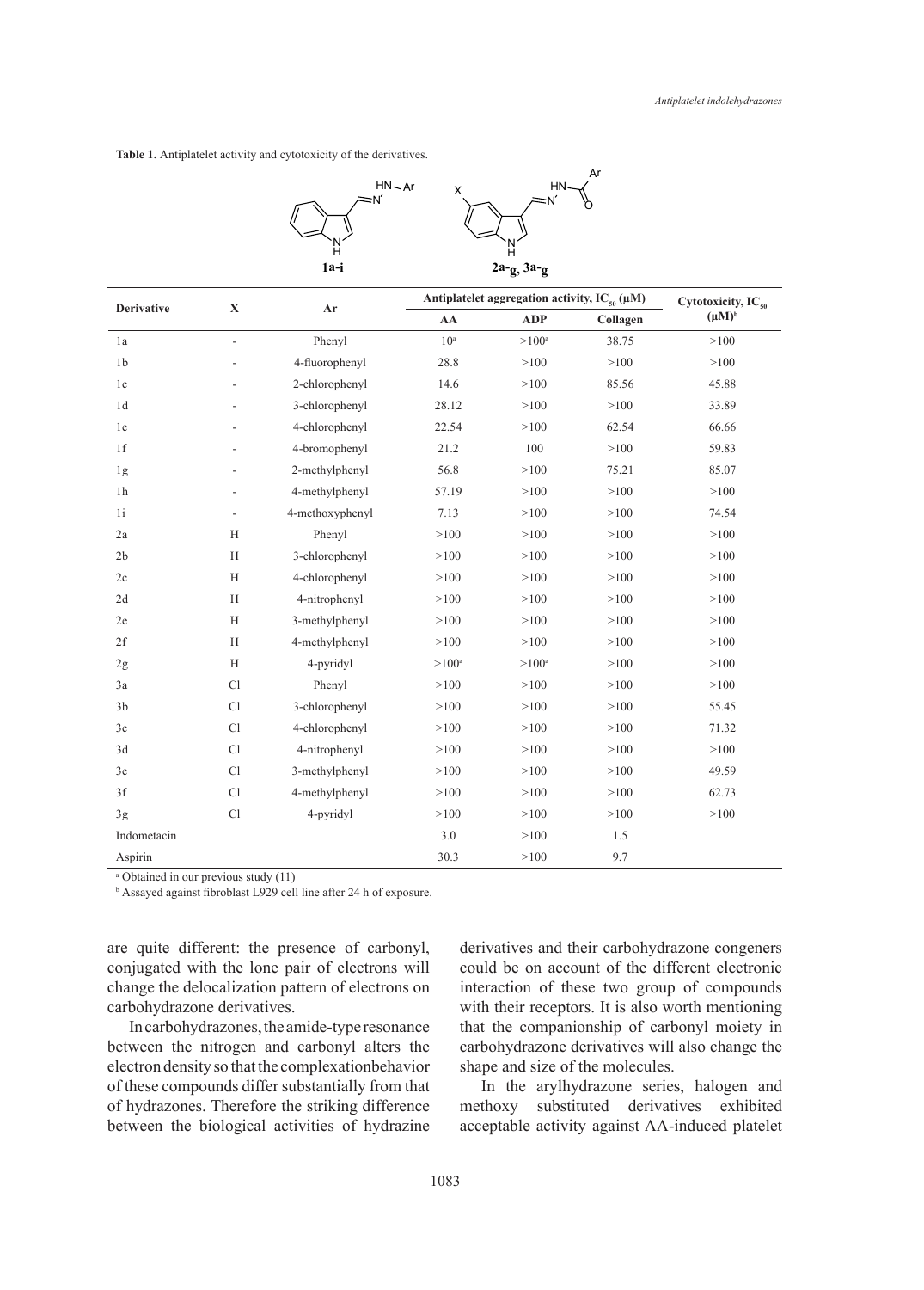| <b>Derivative</b> | CLogP | $\bf R$ | P     | V      | <b>SA</b> |        |
|-------------------|-------|---------|-------|--------|-----------|--------|
|                   |       |         |       |        | Approx    | Grid   |
| 1a                | 4.13  | 74.01   | 29.04 | 728.65 | 350.18    | 450.79 |
| 1 <sub>b</sub>    | 4.27  | 74.22   | 28.94 | 732.23 | 356.62    | 452.41 |
| 1c                | 4.65  | 78.81   | 30.96 | 768.53 | 376.46    | 474.03 |
| 1d                | 4.65  | 78.81   | 30.96 | 781.96 | 392.35    | 486.85 |
| 1e                | 4.65  | 78.81   | 30.96 | 772.99 | 385.48    | 473.83 |
| 1f                | 4.92  | 81.63   | 31.66 | 792.01 | 394.56    | 485.00 |
| 1g                | 4.60  | 79.05   | 30.87 | 782.24 | 382.59    | 485.04 |
| 1 <sub>h</sub>    | 4.60  | 79.05   | 30.87 | 781.82 | 393.27    | 478.63 |
| 1i                | 3.88  | 80.47   | 31.51 | 806.46 | 408.80    | 495.65 |

**Table 2.** Global physicochemical parameters calculated for compounds 1a-i.

aggregation. Compound 1i was the most potent derivative in the current study with  $IC_{50}$  value of 7.13 µM which was lower that its parent compound (1a). The activity of compound 1c (R = 2-chlorophenyl) and 1f (4-bromophenyl) was still acceptable.Bioevaluation of the synthesized derivatives against collagen-induced platelet aggregation revealed that some arylhydrazones including 1a, 1e and 1g showed moderate activity. Among them, compound 1a was the most active one with  $IC_{50}$  value of 38.75  $\mu$ M.

The global physicochemical parameters for the active compounds 1a-i including ClogP, refractivity, polarizability, molecular volume and surface area were calculated and the results were presented in table 2. Analysis of the activity data and calculated physicochemical parameters shows a weak correlation between  $IC_{50}$ values for AA-induced platelet aggregationand lipophilicity(CLogP). According to table 2, the most active compounds including 1a and 1i have the lowest calculated LogP values in the arylhydrazone series; and as a general trend, the increase of lipophilicity is accompanied by reduction of bioactivity. As mentioned above, this implies that lipophilicity may play a role to some extents in the antiplatelet activity of compounds 1a-i.

Cytotoxicity evaluation of a drug candidate is indeed crucial to its fate in lead identification and the following phases of drug discovery process. Therefore, we examined the cytotoxicity of the hydrazone derivatives on fibroblast L929 cells as a normal cell line and also on platelet concentrates. As shown in table 1, compounds

1a, 1b and 1h showed antiplatelet activity at concentrations which were not toxic to fibroblast cells. In addition, compound 1i as the most potent derivative, showed an acceptable selectivity. Besides the fibroblast cells, the safety of the active arylhydrazone derivatives 1a-i was evaluated on platelet cells. It is known that platelet membrane damage leads to the leakage of lactate dehydrogenase (LDH) from the platelet cytosol to the surrounding medium and the amount of released LDH is proportional to the damaged platelets (19). Therefore, platelet LDH assay is widely used to evaluate the effect of drugs and xenobiotics on platelets(19,22-24). Our experiments showed that incubation of platelet with test compounds did not lead to a significant LDH release as compared to vehicle. This shows the safety of antiplatelet arylhydrazonesto the platelet cells.

#### **Conclusion**

The present work describes the synthesis and antiplatelet aggregation activity of a series of aryl(aroyl)hydrazone derivatives which were designed by considering indole-3 carboxaldehyde 1a as lead compound. The activity data showed the complete loss of bioactivity when arylhydrazone fragment was replaced by aroylhydrazone. Similar to compound 1a, the other arylhydrazones showed inhibitory activity against AA- and collagen-induced platelet aggregation. Among them, compound 1i proved to be the most potent antiplatelet derivative with an  $IC_{50}$  value comparable to that of indomethacin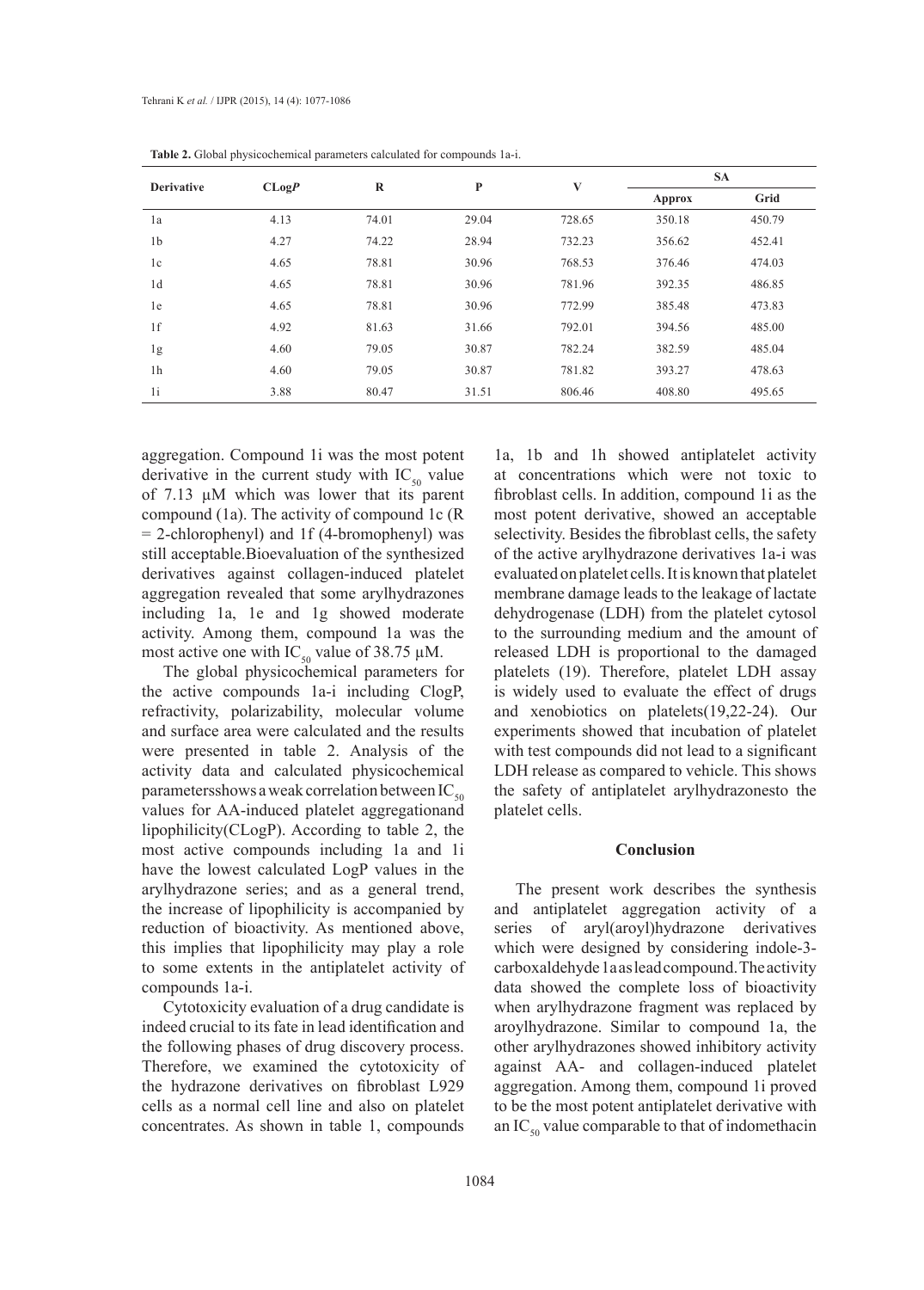as a standard inhibitor of AA metabolism. In addition, toxicity assessment of the hydrazone derivatives revealed that compounds 1a-i possess an acceptable selectivity towards the antiplatelet activity.

#### **Acknowledgement**

We would like to thank the H.E.J. Research Instituteof Chemistry for granting access to the NMR facility.

#### **References**

- Mendis S and Puska Pand Norrving B. *Global Atlas*  (1) *on Cardiovascular Disease Prevention and Control*. World Health Organization, Geneva (2011) 3-12.
- Maree AO and Fitzgerald DJ. Variable platelet response (2) to aspirin and clopidogrel in atherothrombotic disease. *Circulation* (2007) 115: 2196-2207.
- (3) Guthrie R. Review and management of side effects associated with antiplatelet therapy for prevention of recurrent cerebrovascular events. *Avd. Ther.* (2011) 28: 473-482.
- (4) Horiuchi H. Recent advance in antiplatelet therapy: the mechanisms, evidence and approach to the problems. *Ann. Med.* (2006) 38: 162-172.
- Ghiglieri-Bertez C, Coquelet C, Alazet A and (5) Bonne C. Dual inhibitors of the cyclooxygenase and lipoxygenase pathways: synthesis and activity of hydrazone derivatives. *Eur. J. Med. Chem.* (1987) 22: 147-152.
- Lima LM, Frattani FS, Dos Santos JL, Castro HC, (6) Fraga CA, Zingali RB and Barreiro EJ. Synthesis and anti-platelet activity of novel arylsulfonateacylhydrazone derivatives, designed as antithrombotic candidates. *Eur. J. Med. Chem.* (2008) 43: 348-356.
- (7) Silva GA, Costa LM, Brito FC, Miranda AL, Barreiro EJ and Fraga CA. New class of potent antinociceptive and antiplatelet 10*H*-phenothiazine-1-acylhydrazone derivatives. *Bioorg. Med. Chem.* (2004) 12: 3149- 3158.
- Cunha AC, Figueiredo JM, Tributino JL, Miranda (8) AL, Castro HC, Zingali RB, Fraga CA, de Souza MC, Ferreira VF and Barreiro EJ. Antiplatelet properties of novel *N*-substituted-phenyl-1, 2, 3-triazole-4 acylhydrazone derivatives. *Bioorg. Med. Chem.* (2003) 11: 2051-2059.
- da Silveira IA, Paulo LG, de Miranda AL, Rocha SO, (9) Freitas AC and Barreiro EJ. New pyrazolylhydrazone derivatives as inhibitors of platelet aggregation. *J. Pharm. Pharmacol.* (1993) 45: 646–649.
- Faghih Akhlaghi M, Amidi S, Esfahanizadeh (10) M, Daeihamed M and Kobarfard F. Synthesis of N-arylmethylsubstituted indole derivatives as new antiplatelet aggregation agents. *Iran. J. Pharm. Res.*

(2014) 13: 35-42.

- (11) Mashayekhi V, Haj Mohammad Ebrahim Tehrani K, Amidi S and Kobarfard F: Synthesis of novel indolehydrazone derivatives and evaluation of their antiplatelet aggregation activity. *Chem. Pharm. Bull.*  (2013) 61: 144-150.
- (12) Haj Mohammad Ebrahim Tehrani K, Sardari S, Mashayekhi V, Esfahani Zadeh M, Azerang P and Kobarfard F. One pot synthesis and biological activity evaluation of novel Schiff bases derived from 2-hydrazinyl-1, 3, 4-thiadiazole. *Chem. Pharm. Bull*. (2013) 61: 160-166.
- (13) Gürkök G, Coban T and Suzen S. Melatonin analogue new indolehydrazide/hydrazone derivatives with antioxidant behavior: synthesis and structure-activity relationships. *J. Enzyme Inhib. Med. Chem.* (2009) 24: 506-515.
- Ali HM, Najwa MI, Xie M-J and Ng SW. 5-Chloro-(14) 1*H*-indole-3-carbaldehyde benzoylhydrazone. *Acta Cryst.* (2006) E62: o4529-o4530.
- (15) Ali HM, Najwa MI, Xie M-J and Ng SW. 5-Chloro-1*H*-indole-3-carbaldehyde 4-chlorobenzoylhydrazone. *Acta Cryst.* (2006) E62: o4531-o4532.
- $(16)$  Born GVR. Aggregation of blood platelets by adenosine diphosphate and its reversal. *Nature* (1962) 194: 927-929.
- Eskandariyan Z, Esfahani Zadeh M, Haj Mohammad (17) Ebrahim Tehrani K, Mashayekhi V and Kobarfard F. Synthesis of thioether derivatives of quinazoline-4-one-2-thione and evaluation of their antiplatelet aggregation activity. *Arch. Pharm. Res*. (2014) 37: 332-339.
- (18) Mashayekhi V, Haj Mohammad Ebrahim Tehrani K, Azerang P, Sardari S and Kobarfard F. Synthesis, antimycobacterialand anticancer activity of novel indole-based thiosemicarbazones. *Arch. Pharm. Res*. In Press.DOI 10.1007/s12272-013-0242-z.
- (19) Kang WS, Ryu CK, Chung KH, Ko MW, Joo JC, Yuk DY, Yoo HS and Yun YP. Antiplatelet and antithrombotic activities of NQ301, 2-chloro-3- (4-acetophenyl)-amino-1, 4-naphthoquinone. *Biol. Pharm. Bull.* (1999) 22: 1284-1287.
- (20) Kudelko A and Zieliński W. An efficient synthesis of new 2-aminomethyl-1, 3, 4-oxadiazoles from enantiomeric phenyl glycine hydrazides. *Tetrahedron*  (2009) 65: 1200-1206.
- (21) Koopaei MN, Assarzadeh MJ, Almasirad A, Ghasemi-Niri SF, Amini M, Kebriaeezadeh A, Koopaei NN, Ghadimi M and Tabei A. Synthesis and analgesic activity of novel hydrazide and hydrazine derivatives. *Iran. J. Pharm. Res.* (2013) 12: 721-727.
- (22) Lee JY, Lee MY, Chung SM and Chung JH. Chemically induced platelet lysis causes vasoconstriction by release of serotonin. *Toxicol. Appl. Pharmacol.* (1998) 149: 235-242.
- (23) Yuk DY, Ryu CK, Hong JT, Chung KH, Kang WS, Kim Y, Yoo HS, Lee MK, Lee CK and Yun YP. Antithrombotic and antiplatelet activities of 2-chloro-3-[4-(ethylcarboxy)-phenyl]-amino-1,